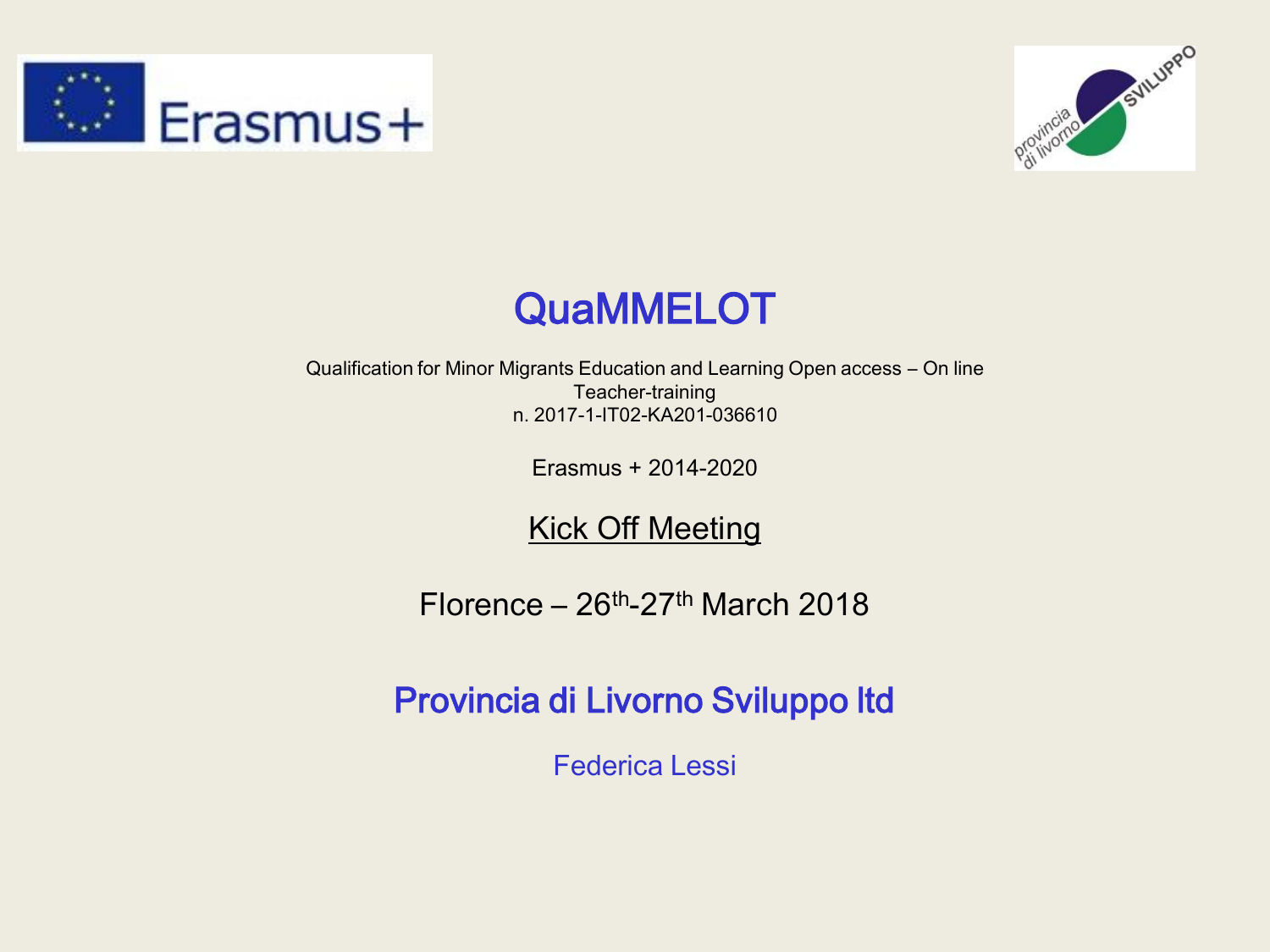#### Provincia di Livorno Sviluppo srl

#### Provincia di Livorno Sviluppo is:

- the in-house company of the Province of Livorno and Port Authority Livorno/Piombino established on 31/05/2000 with a consolidated experience in Eu funded projects implementation
- the managing organization for the various programmes in which the Province of Livorno and Port Authority takes part
- a body for development, research and training/guidance activities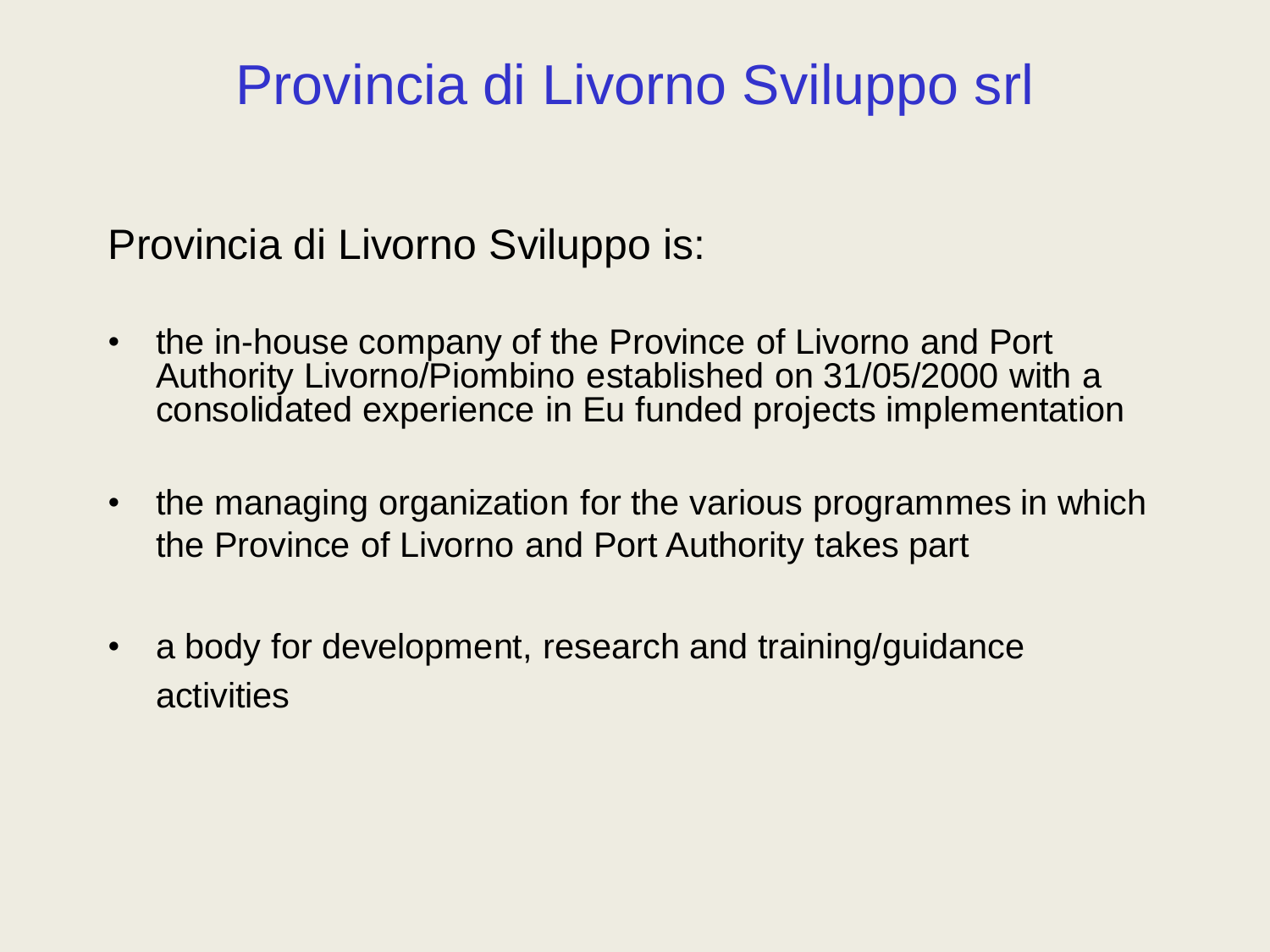## The mission

#### The company's mission is:

- the creation and enhancing of tools to help economic development of the local/regional area for the implementation of regional, national and EU projects
- the promotion of initiatives on both the public and private sector in support of employment, stimulation of the economy and marketing as well as providing support for policies directed to sustainable development and innovation at local/regional level
- the implementation of projects and initiatives related to EU Programmes

The company is a training and guidance agency accredited by the Tuscany Region, certificated according to the management system for the quality UNI EN ISO 9001 LLL, VET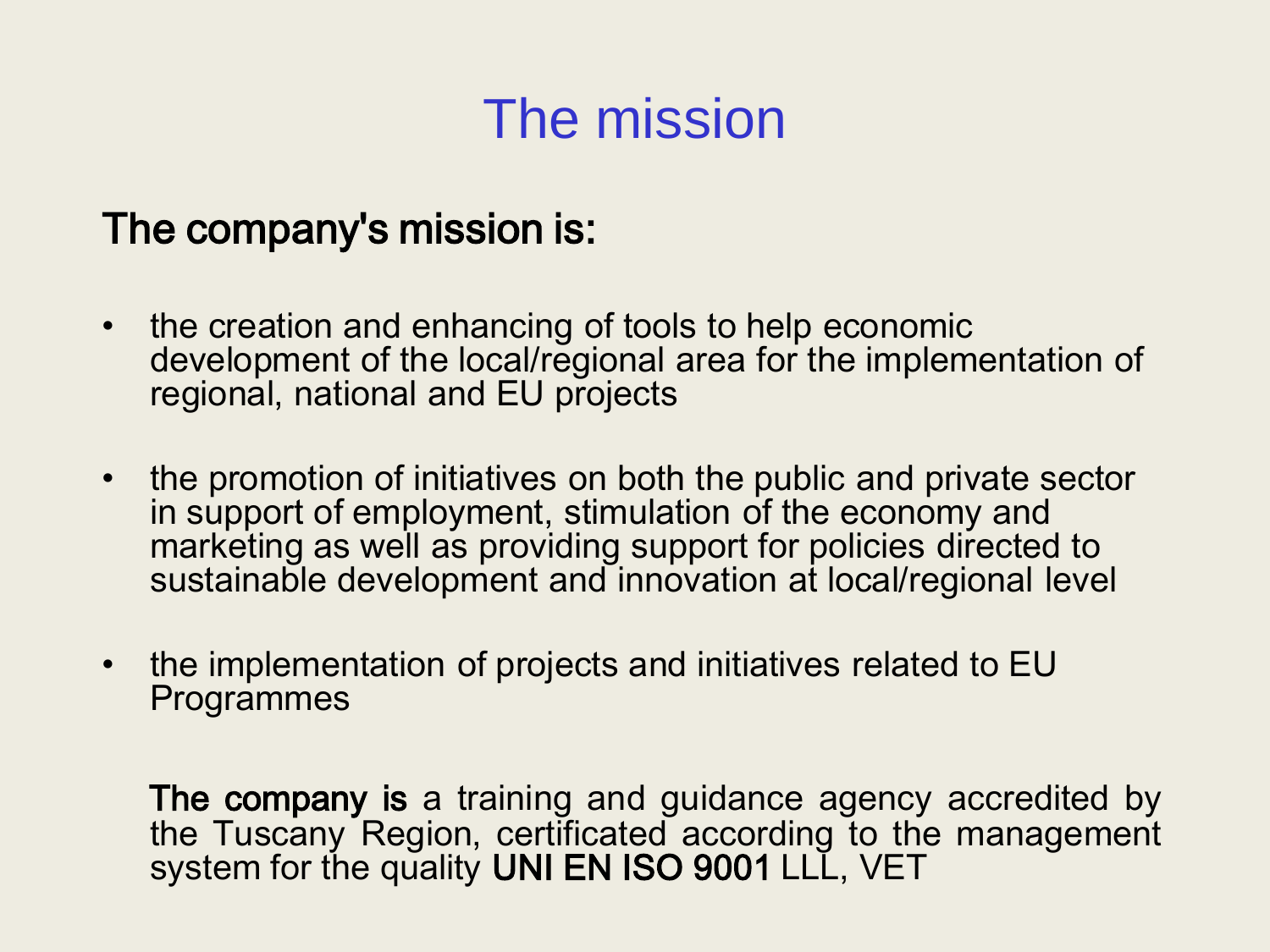## Activities/1

#### PLIS interventions focus primarily in the areas of:

- Lifelong learning and vocational training
- labor market, employment local strategies
- social inclusion
- gender equality
- logistics, maritime and port sector
- all other areas of economic interest for local development
- transnational cooperation and network building
- management of services and activities in several areas related to the needs expressed by Provincia di Livorno and Port Authority (its shareholders)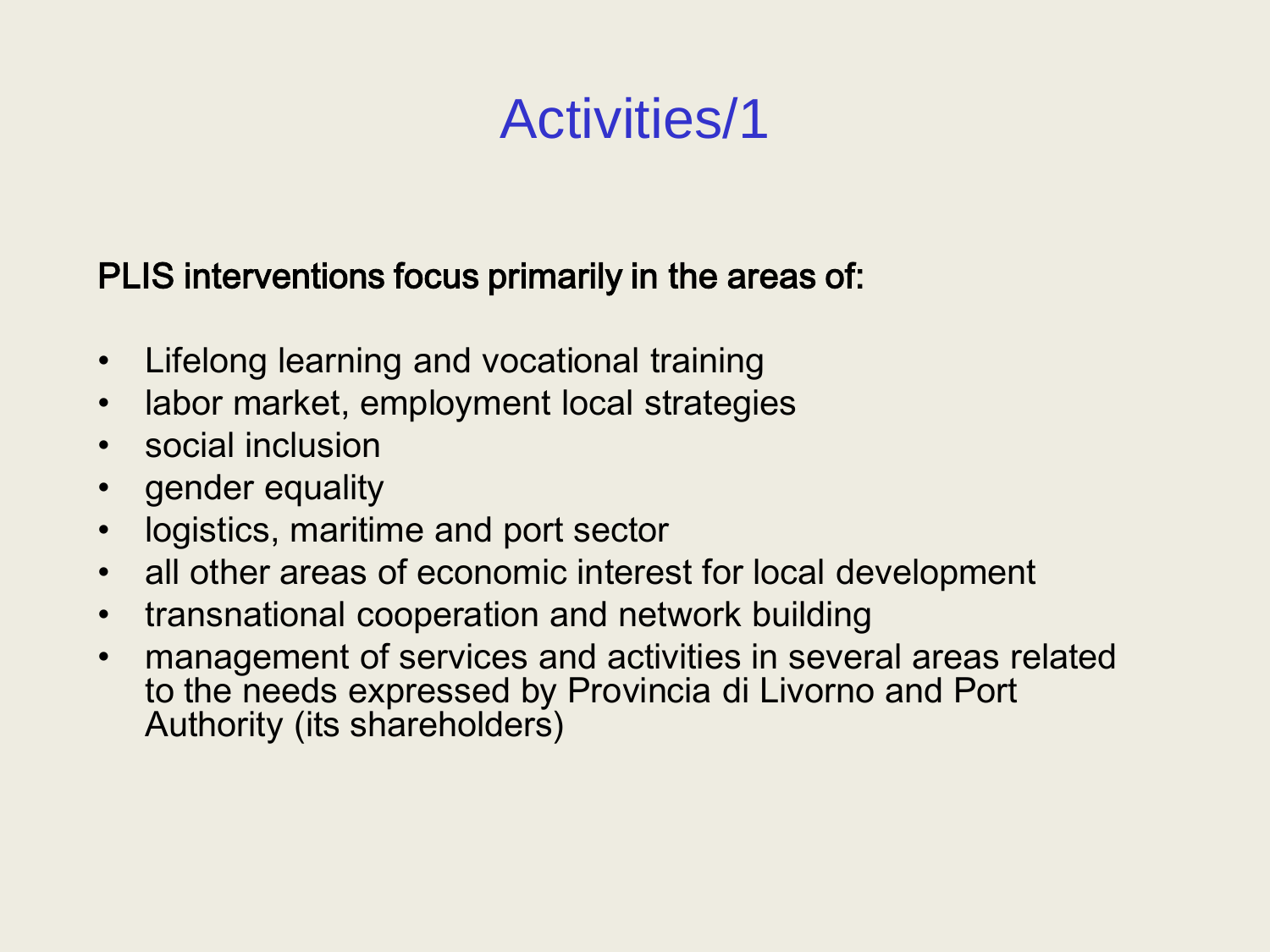#### Activities/ 2

To this end, the company participates in Regional, National, EU (ESF, ERDF) calls that can offer real opportunities for funding projects of interest of the province of Livorno on the following Programmes:

- Erasmus + 2014 2020
- P.O. Italy-France Maritime 2007-2014 and 2014-2020
- LIFE,
- Horizon 2020,
- Twinning,
- Criminal Justice, etc.
- Regional Programmes (POR Region of Tuscany).

PLIS, besides the management of its own projects, provides project planning, management and reporting in the projects in which Province of Livorno and Livorno Port Authority assume the role of applicant or partner.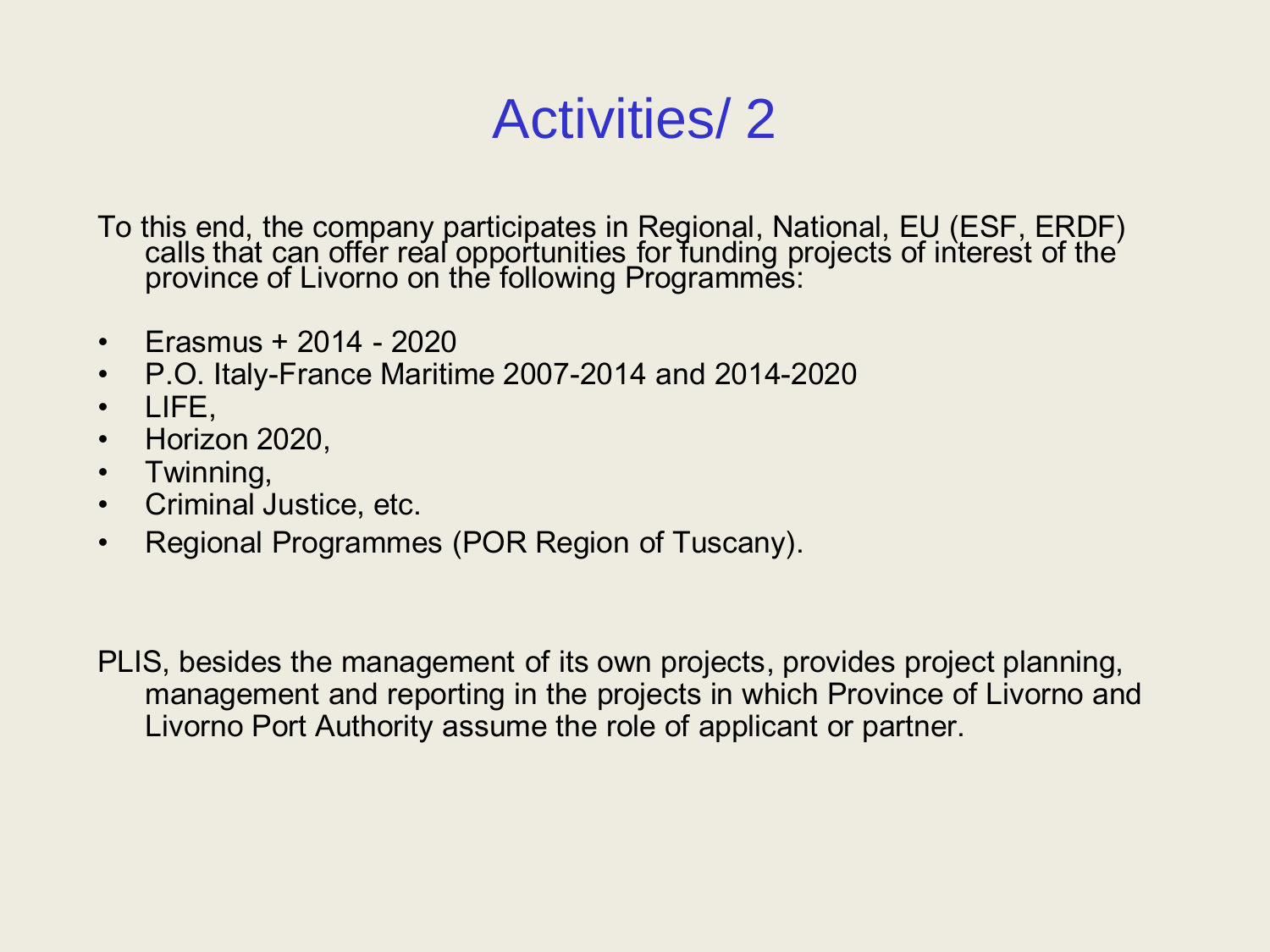### The partners' network

- PLIS works in partnerships with various institutions, regional and local authorities and social partners
- It has a broad network of transnational relationships with partners from: Spain, Portugal, U.K., Ireland, France, Nederland, Denmark, Sweden, Germany, Poland, Hungary, Romania, Czech Republic, Croatia, Slovenia, Lithuania, Greece, Malta, Russia, Ukraine, Cyprus, etc
- It is an observatory member of the EARLALL European Association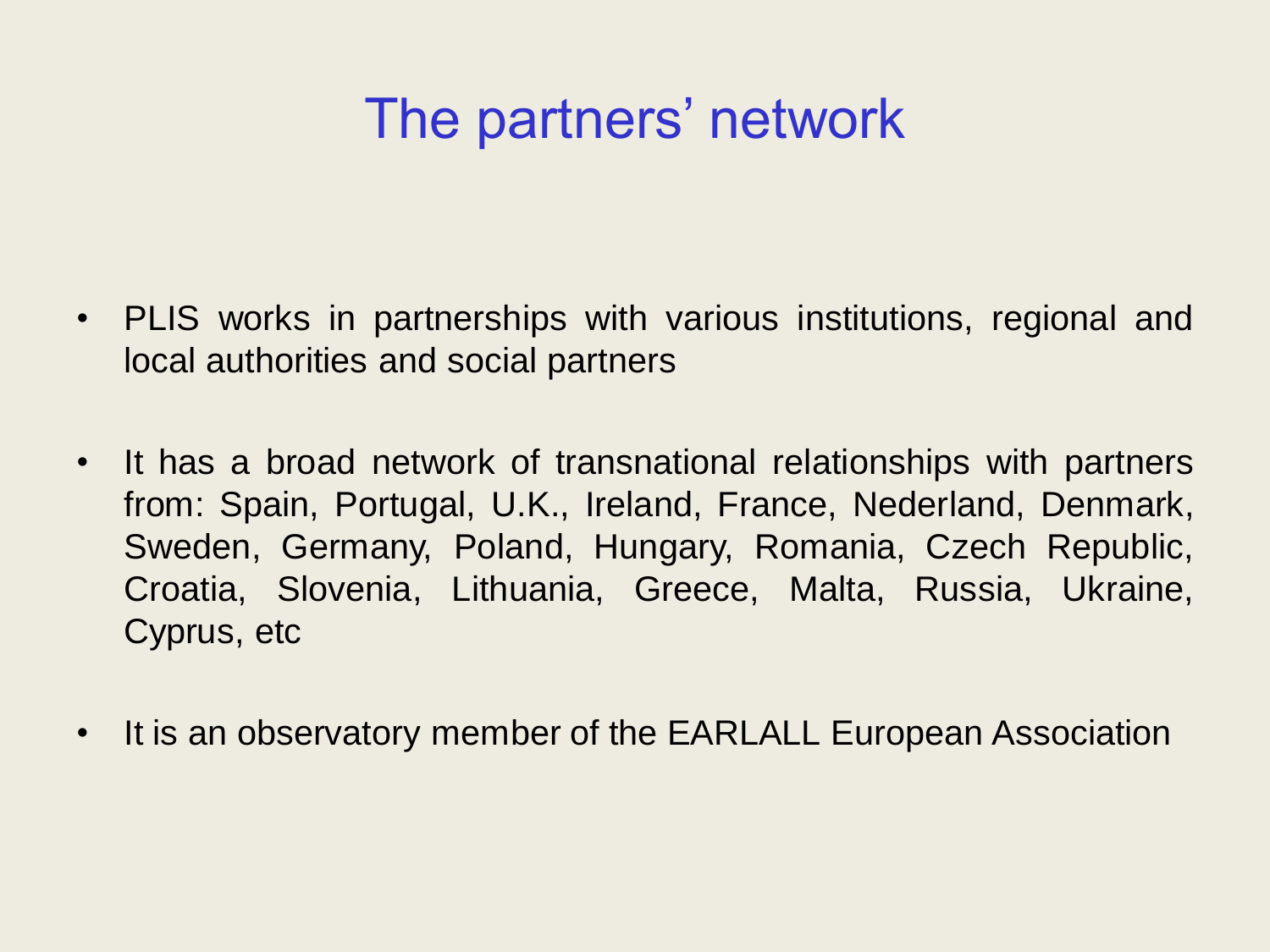## Implemented activities and projects

PLIS from 2000 to 2017 implemented at whole:

- 80 EU projects
- 175 services supporting the Province of Livorno
- 110 transnational partnerships
- More than 1000 people (workers, managers, students) in mobility abroad
- 40mln euros budget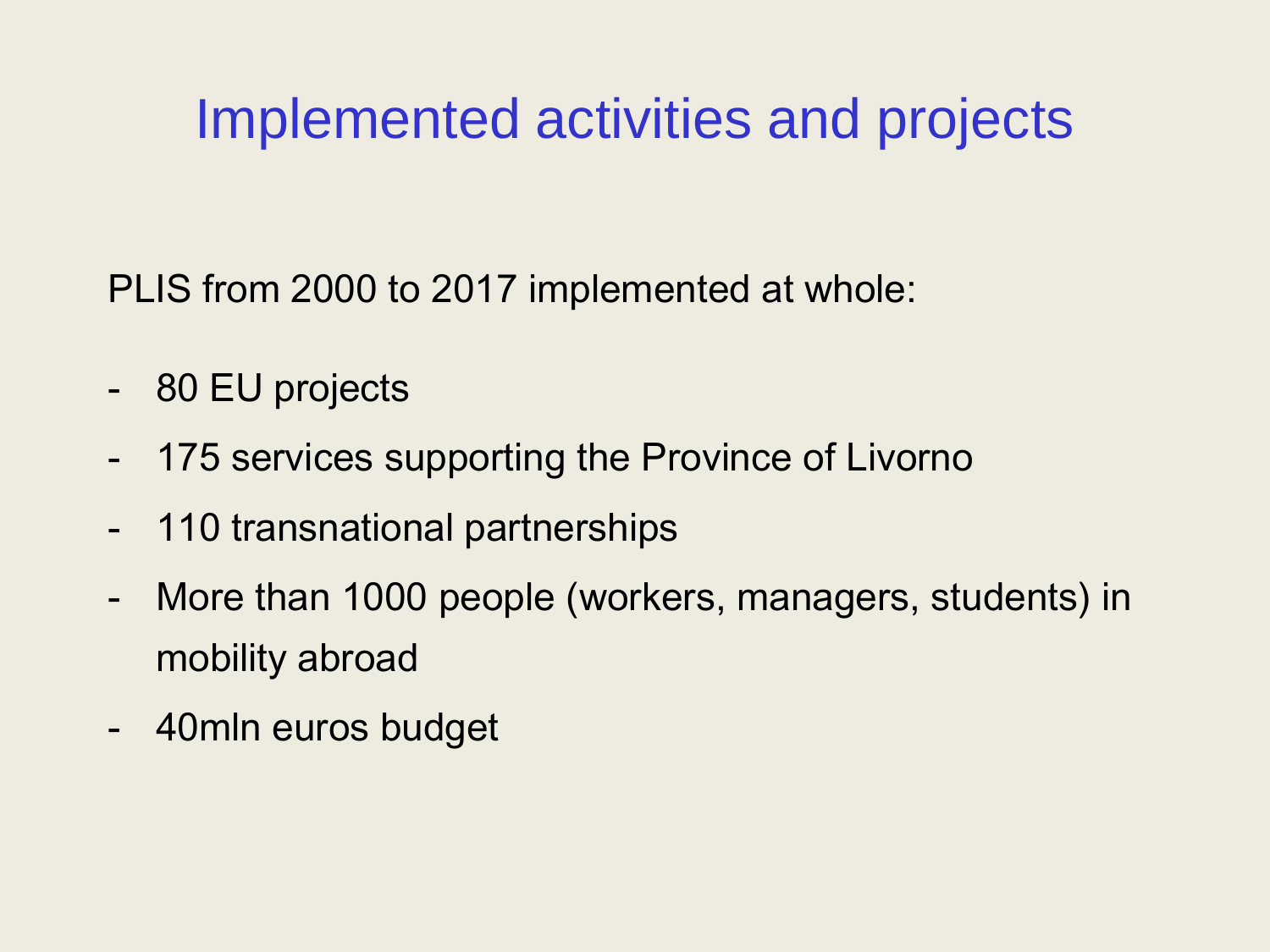## Focus on job and social inclusion 1/3

Main implemented projects 1/2:

 CI EQUAL 2000-2006: "Coast Revitalization" project "The knowledge based coast" project Art. 6 EC 2000-2006: "Senior at work" project Interreg-Maritime Programme 2007-2013 "Med More& Better Jobs – Network" LLP 2007-2013: "Better Job for 50 Plus" "E4E – Education for Employment" "VALORI – Valorize the difference by training, inclusion and job paths" "DD WISE 2 Over 50 - From Digital Divide to Digital Device: over 50 Working to Improve Silver Economy" "NNN - NET Not NEET"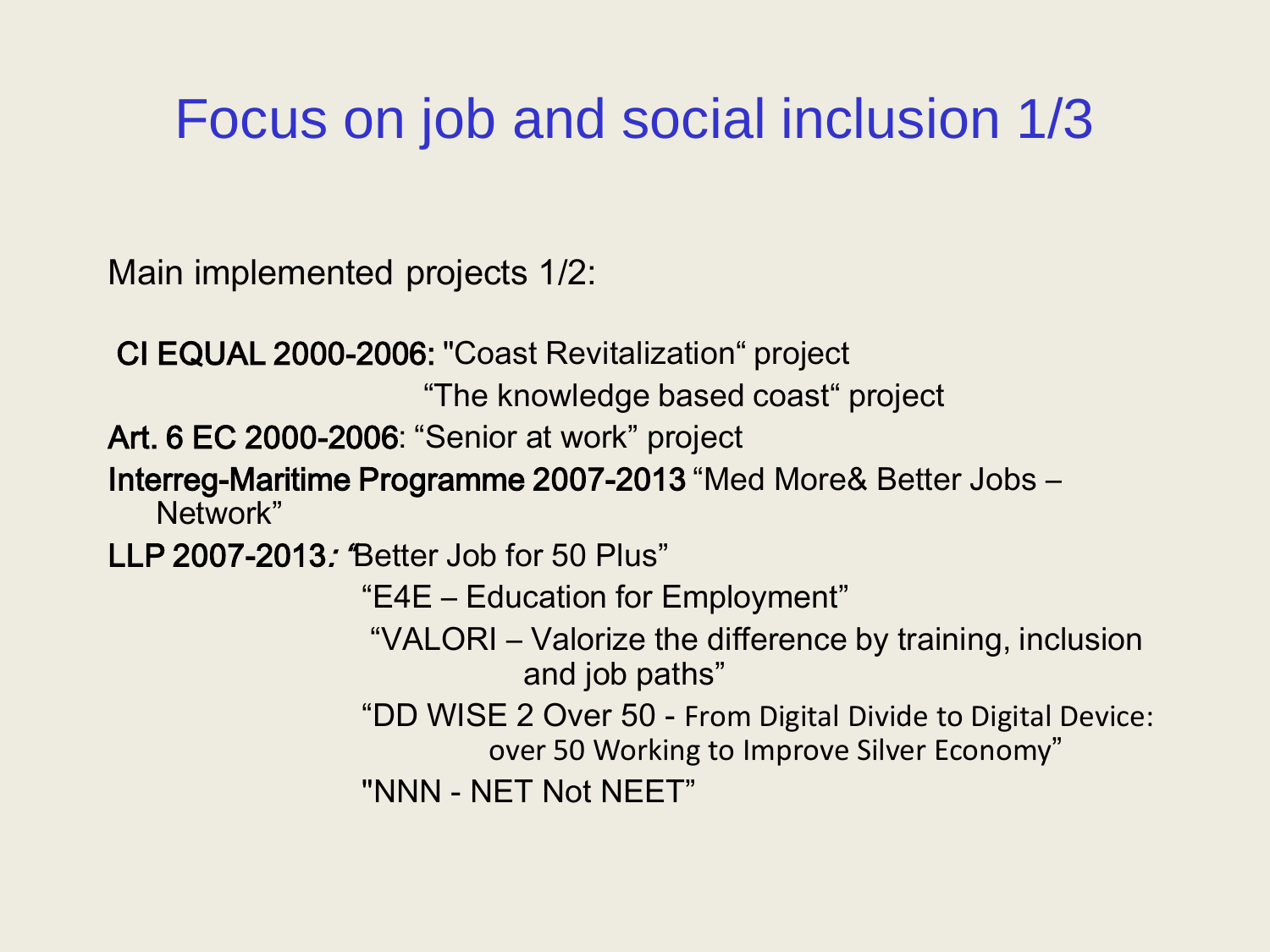#### Focus on job and social inclusion 2/3

Main implemented projects 2/2:

CITIZENSHIP EACEA 2007- 2013: "Elders in action" PLASEPRI 2007/20013: "F.En.a.Sé (Faire entreprise au Sénégal)" EC"CRIMINAL JUSTICE" 2007-2013: "VIS Network - VIctim Supporting Project: a network to support and aid crime victims" ESF POR 2007-2013: "Tuscany Coast for inclusion" "The possible work-life balance" EC Rights, Equality and Citizenship 2014-2020: Developing Directive practices for identification, assessment and referral to victims Erasmus+ 2014-2020: "ACE – Advancing Competences in the European Senior Services Sector"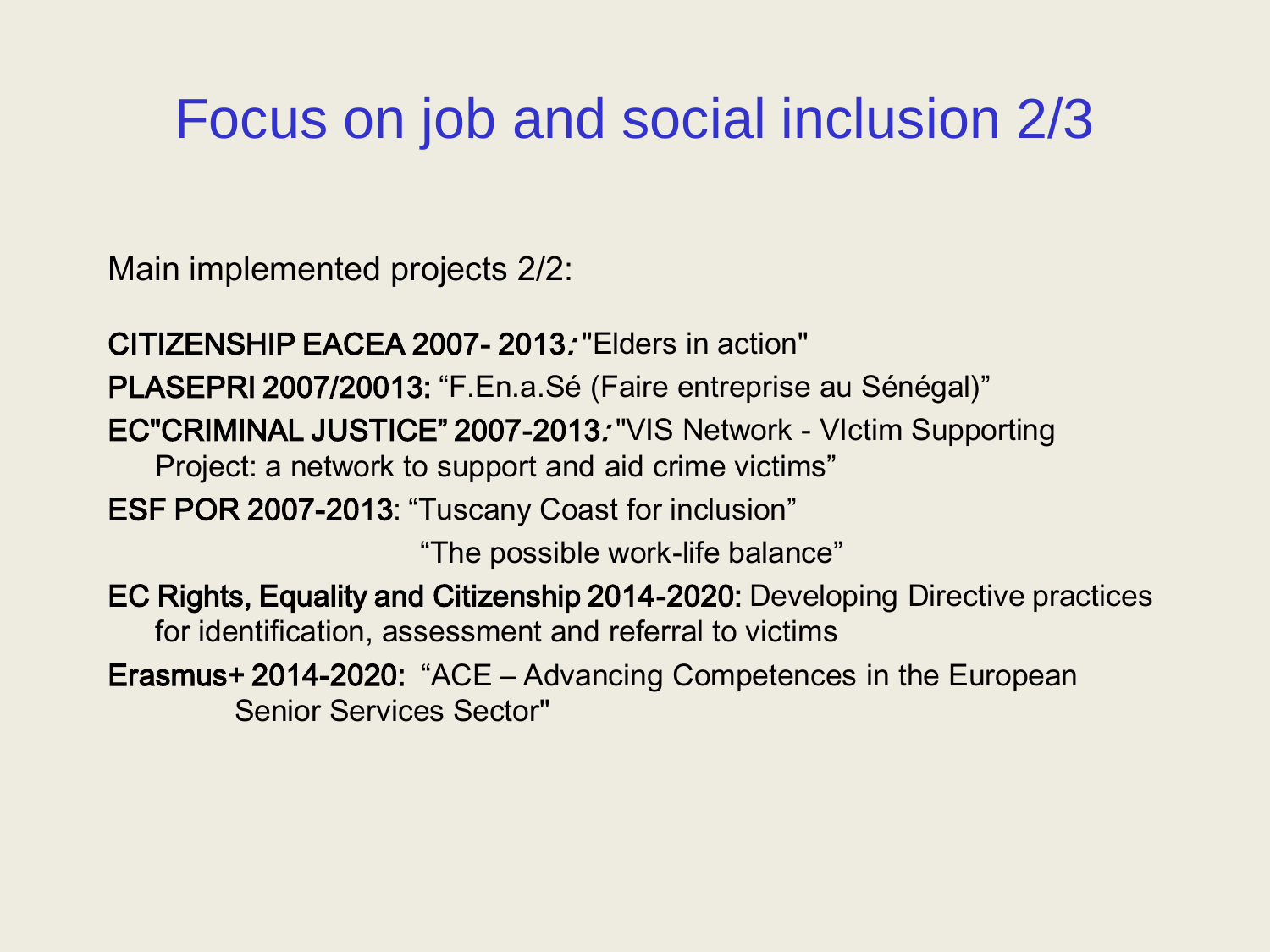#### Focus on job and social inclusion 3/3

Main ongoing projects and services:

- "**POLO S.E.A.**" (2 Centres for Adult Support and Education), **Education Service of Tuscany Region:**
- **"HETYA**  HERITAGE TRAINING For YOUNG ADULTS" (leader: Provincia di Livorno) Erasmus+ 2014-2020
- **"REHAC -** Re-inventing Europeans through History, Art and Cultural Learning", Erasmus+ 2014-2020
- **"ENGAGE**" Erasmus+ 2014-2020
- **"GoDemo**" Erasmus+ 2014-2020
- **"EYE SEE P 2017**" Cosme Programme 2014-2020
- **"QuaMMELOT"** Erasmus+ 2014-2020
- **"FIORI DI CONTROVIOLE**  project against violence on women implementing the Instanbul Agreement" Ministry for Gender Opportunities, 2018